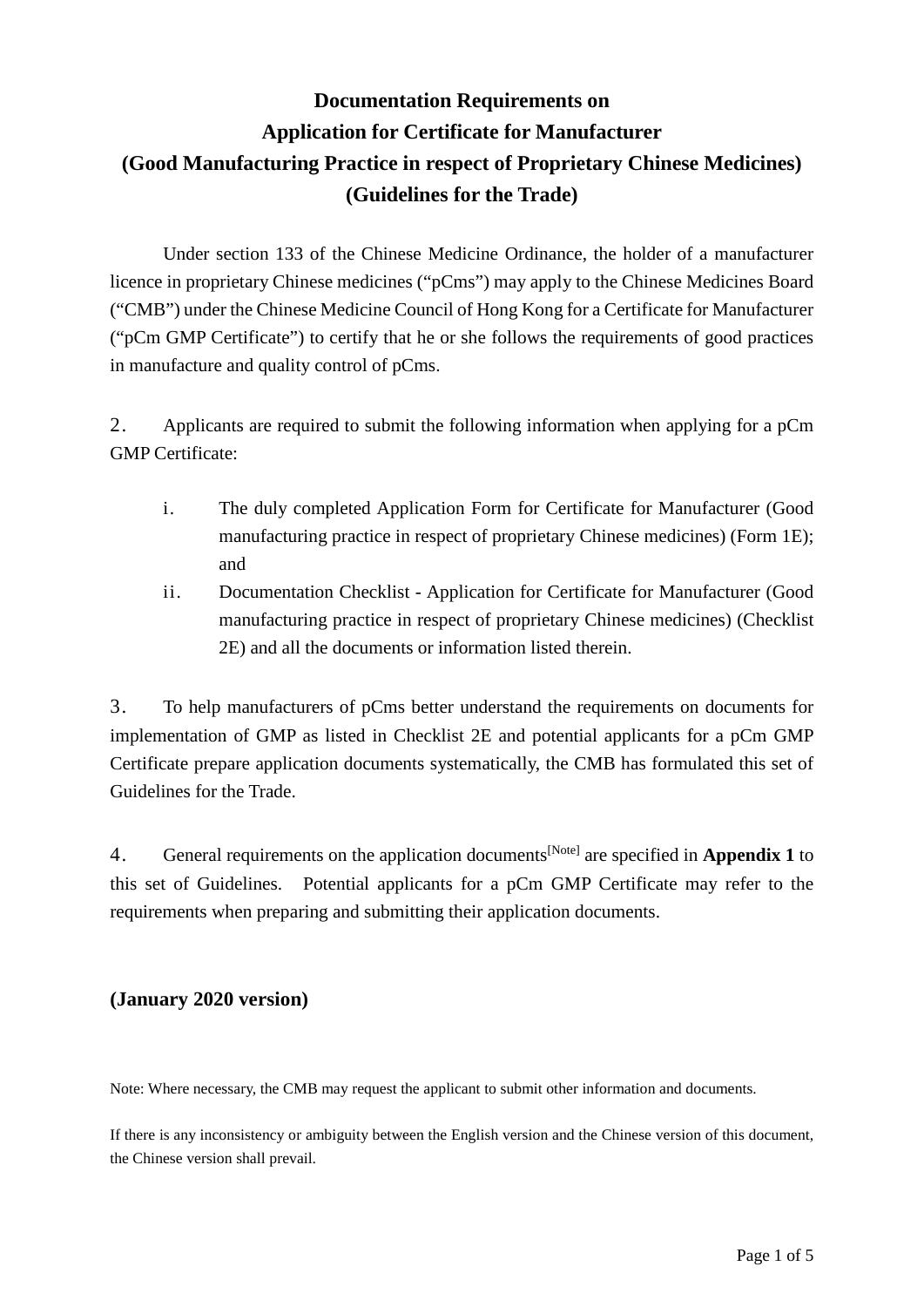## **Appendix 1**

## **Documentation Requirements on**

## **Application for Certificate for Manufacturer**

# **(Good Manufacturing Practice in respect of Proprietary Chinese Medicines)**

#### **1. Basic information of manufacturer**

#### **1.1 Manufacturer licence and contact information**

- Copies of valid Business Registration Certificate and Manufacturer Licence in proprietary Chinese medicines ("pCms");
- Company name and address of the manufacturer specified in the licence;
- Address of the manufacturing premises and warehouse (if different from the company address specified in the licence); and
- Contact information of the manufacturer, including 24-hour telephone number of the contact person in the case of product defects or recalls.

#### **1.2 Brief description of quality management system of manufacturer**

- 1.2.1 Quality management system of manufacturer
	- Brief description of the quality management system implemented and the reference standards adopted by the manufacturer *(for various aspects of the quality management system, please refer to section 1.2 "Quality Assurance" of the "Hong Kong Good Manufacturing Practice Guidelines for Proprietary Chinese Medicines")*; and
	- Responsibilities of departments related to the quality management system, relationships between those departments as well as responsibilities of senior management, authorized person and heads of quality assurance department, quality control department and manufacturing department.
- 1.2.2 Release procedures of finished products
	- General description of the procedures for certifying the products for release, including the roles of the authorized person in quarantine and release of finished products and assessment of compliance with the requirements of the Chinese Medicine Ordinance/marketing authorization.
- 1.2.3 Management of suppliers
	- Brief description of the qualification system of the manufacturers/suppliers of starting materials and suppliers of other critical materials.

#### **1.3 Organization chart and number of personnel**

- Organization chart showing the posts/titles responsible for quality assurance, manufacture and quality control, including the senior management, authorized person and department heads; and
- Respective numbers of personnel involved in quality assurance, manufacture, quality control as well as storage and distribution of materials and products, and total number of personnel.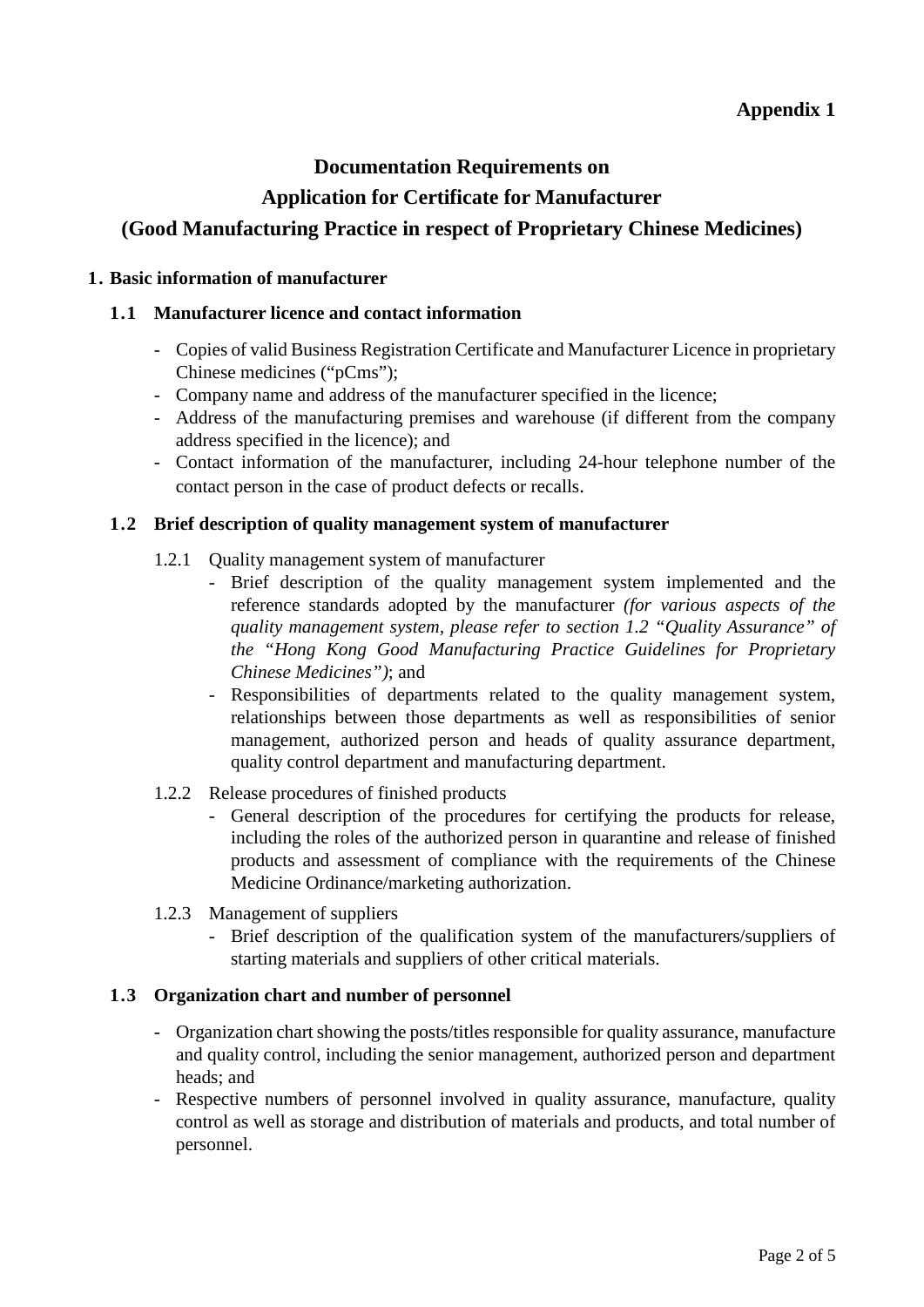## **1.4 Medicine manufacturing business engaged**

- Brief description of the manufacturing, import, export, distribution and other activities of different dosage forms/products as authorized by the Chinese Medicines Board and relevant drug regulatory authorities (including foreign authorities); and
- List of dosage forms and type of products being manufactured or to be manufactured, including the product name,  $HKC<sup>1</sup>/HKP<sup>2</sup>$  $HKC<sup>1</sup>/HKP<sup>2</sup>$  $HKC<sup>1</sup>/HKP<sup>2</sup>$  $HKC<sup>1</sup>/HKP<sup>2</sup>$  $HKC<sup>1</sup>/HKP<sup>2</sup>$  number, packing specification and active ingredients of the products, with products containing Schedule 1 Chinese herbal medicines or materials known to be highly toxic or sensitizing, if any, clearly indicated.

## **1.5 Non-pCm manufacturing business engaged on the manufacturing premises (if applicable)**

- Description of non-pCm (including medicine and non-medicine) manufacturing business, if any, engaged on the manufacturing premises and whether the facilities and equipment are for shared-use.

#### **1.6 Major changes since last GMP inspection conducted by the Chinese Medicine Regulatory Office of the Department of Health (if applicable)**

- Brief description of changes related to key personnel, equipment, facilities as well as dosage forms and type of products being manufactured since last GMP inspection.

## **2. Personnel information**

- Qualifications (evidence of academic qualifications and/or documentary proofs of relevant working experience, years of relevant working experience) of key personnel *(for qualification requirements, please refer to "Hong Kong Good Manufacturing Practice Guidelines for Proprietary Chinese Medicines" Qualification and Experience Requirements for Key Personnel (Guidelines for the Trade))*;
- Brief description of the responsibilities of key personnel *(reference to paragraph 1.2.1 can be made)*;
- Brief description of training program for personnel; and
- Brief description of personal hygiene measures (including the frequency of health examinations and items to be examined, requirements of working clothing, etc.).

#### **3. Premises and facilities information**

-

## **3.1 Brief description of premises**

- Brief description of the manufacturing premises including the type, location and surrounding environment of the buildings; gross area of the site; size of areas for manufacture (areas of different cleanliness grades), storage and quality control; and list of buildings on the site;
- Brief floor plans of premises (areas for pre-treatment of herbal medicines, extraction and concentration of processed herbal medicines, manufacture, storage and quality control, and location of utilities) with indication of scale;
- Layout plans and workflow charts of the manufacturing areas showing the cleanliness grade of each room, pressure differential between the rooms and adjoining areas, and manufacturing procedures (e.g. preparation, filling, storage, packing, etc.) carried out in the rooms;
- Flow charts showing the flow of personnel and materials in the manufacturing areas;

<span id="page-2-0"></span><sup>&</sup>lt;sup>1</sup> HKC - pCms issued with "Certificate of registration of proprietary Chinese medicine";

<span id="page-2-1"></span><sup>&</sup>lt;sup>2</sup> HKP - pCms issued with "Notice of confirmation of transitional registration of proprietary Chinese medicine".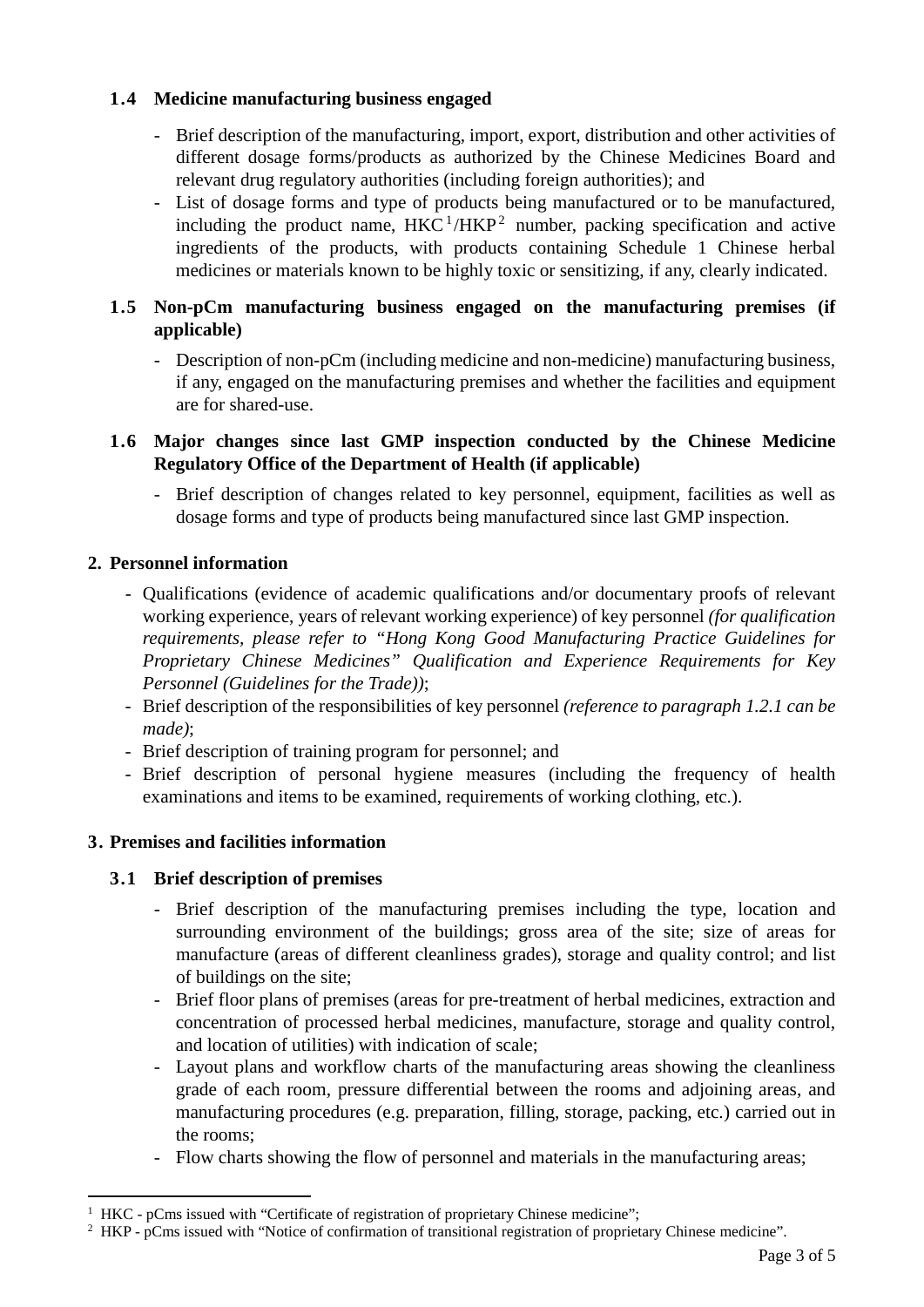- Layout plans of warehouse and storage areas, with areas designated for the storage and processing of materials known to be highly toxic and sensitizing, if any, clearly indicated;
- Brief description of special storage conditions not indicated in the layout plans above; and
- Layout plans of quality control laboratories, including microbiological laboratory (if any).

## **3.2 Brief description of facilities**

- 3.2.1 Brief description of the heating, ventilation and air conditioning (HVAC) system
	- Operating principles, design standards and operating conditions of the HVAC system, such as air supply, temperature, humidity, pressure differential, air change rate, air recirculation rate (%), etc.;
	- Routine monitoring and maintenance of the HVAC system; and
	- Drawings of the HVAC system (air supply, return and exhaust drawings).
- 3.2.2 Brief description of the water system
	- Quality references of water produced by the water system;
	- Operating principles, design standards and operating conditions of the water system, such as production capacity, materials for construction of storage vessels and pipes, etc.;
	- Routine monitoring and maintenance of the water system; and
	- Drawings of the water system (including distribution of water points).
- 3.2.3 Brief description of other relevant utilities, such as steam, compressed air, nitrogen, etc.
	- Relevant quality references (if applicable);
	- Operating principles, design standards and operating conditions of the relevant utilities;
	- Routine monitoring and maintenance of the relevant utilities; and
	- Drawings of the relevant utilities (if applicable).

#### **4. Equipment information**

- List of major manufacturing equipment and quality control equipment (serial number, name, manufacturer, specification/model, capacity/precision, location, date and frequency of qualification, date and frequency of calibration of equipment, if applicable).
- Cleaning and sanitation
	- Brief description of the cleaning and sanitation methods (e.g. manual cleaning, automatic clean-in-place (CIP) system, etc.) of the product contact surfaces of equipment and their cleaning validation.
- GMP-related critical computerized systems (if applicable)
	- Brief description of the design, utilization and validation of the GMP-related critical computerized systems.

#### **5. Brief description of documentation system**

- Description of documentation system (e.g. electronic and paper documents);
- Brief description of the drafting, revision, approval, release, control and filing system of documents; and
- List of standard operating procedures (SOPs).